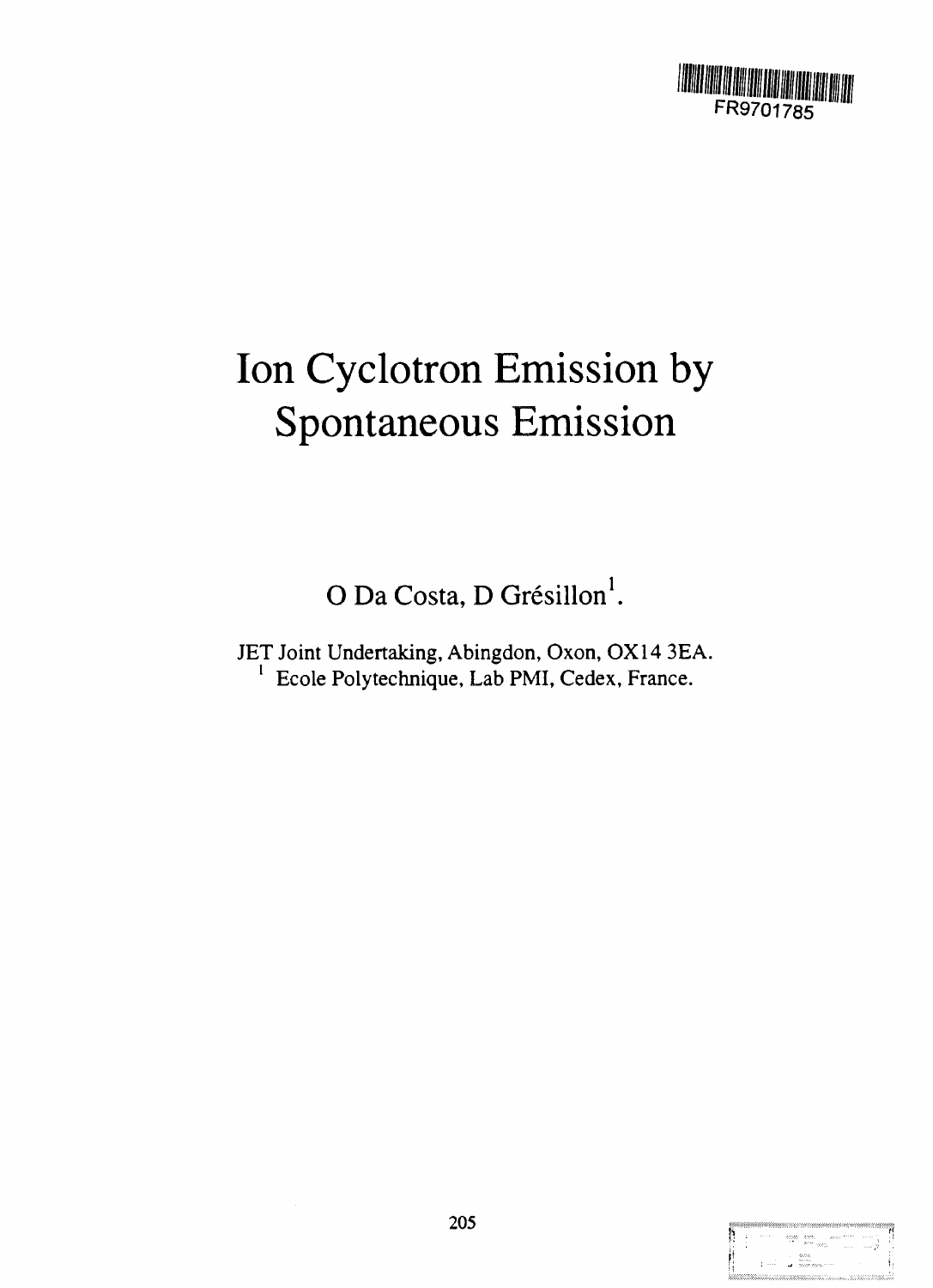## **1 introduction**

**Ion Cyclotron Emission (ICE) in the frequency range 10-350 MHz has been measured in different tokamaks for the last 10 years. It is detected using an ICRH antenna** in reception mode or a probe. It is a good candidate for a fast ion, especially fusion  $\alpha$ **particle, diagnostic similar to the Electron Cyclotron Emission (ECE). A common feature of the experimental ICE spectra in this frequency range is the narrow regularly spaced peaks. They are at the majority ions cyclotron frequency harmonics at the plasma outer edge. This last point represents a challenge to interpretative theories. These results were confirmed during JET's 1991 Preliminary Tritium Experiment (PTE)<sup>1</sup> .**

## **2 hypothesis and method**

**The goal of this study is to see whether the spontaneous emission can account for** ICE experimental results, or part of them. We chose a straightforward approach to plasma **emission, by investigating the near equilibrium wave radiation by gyrating ions, and thus building from the majority and fast fusion ions the plasma fluctuations and emission on the fast magnetoacoustic or compressional Alfven wave mode in the IC frequency range. The plasma is assumed infinite and homogeneous.**

**The calculation proceeds from the electric current created by one gyrating test** particle, a Fourier analysis from  $(\vec{r},t)$  space to  $(\vec{k},\omega)$  space, the hot plasma dielectric **tensor in a plane perpendicular to**  $\vec{B}$  **to express the electric field radiated in the fast magnetoacoustic mode by one particle, a statistic summation over all the ions using their specific distributions (Maxwellian distribution for the bulk deuterium and slowing-down** distribution for the  $\alpha$ -particles at the plasma centre) and a numerical resolution of the **dispersion relation to find the frequencies solution for each wave number in the range where the mode is coupled with the Bernstein modes, and therefore the fast ions, through a finite Larmor radius effect.**

For each  $k_{\perp}$  and  $k_{\parallel}$  we calculate the solution  $\omega$  of the dispersion relation and the temporal damping rate (imaginary part of  $\omega$  for  $\vec{k}$  real), the wave electric and magnetic **field, the plasma electromagnetic energy density for these modes, the power flux (Poynting vector) in each direction, the group velocity obtained from the dispersion** relation slope and the spatial damping rate or damping length (imaginary part of  $\vec{k}$  for  $\omega$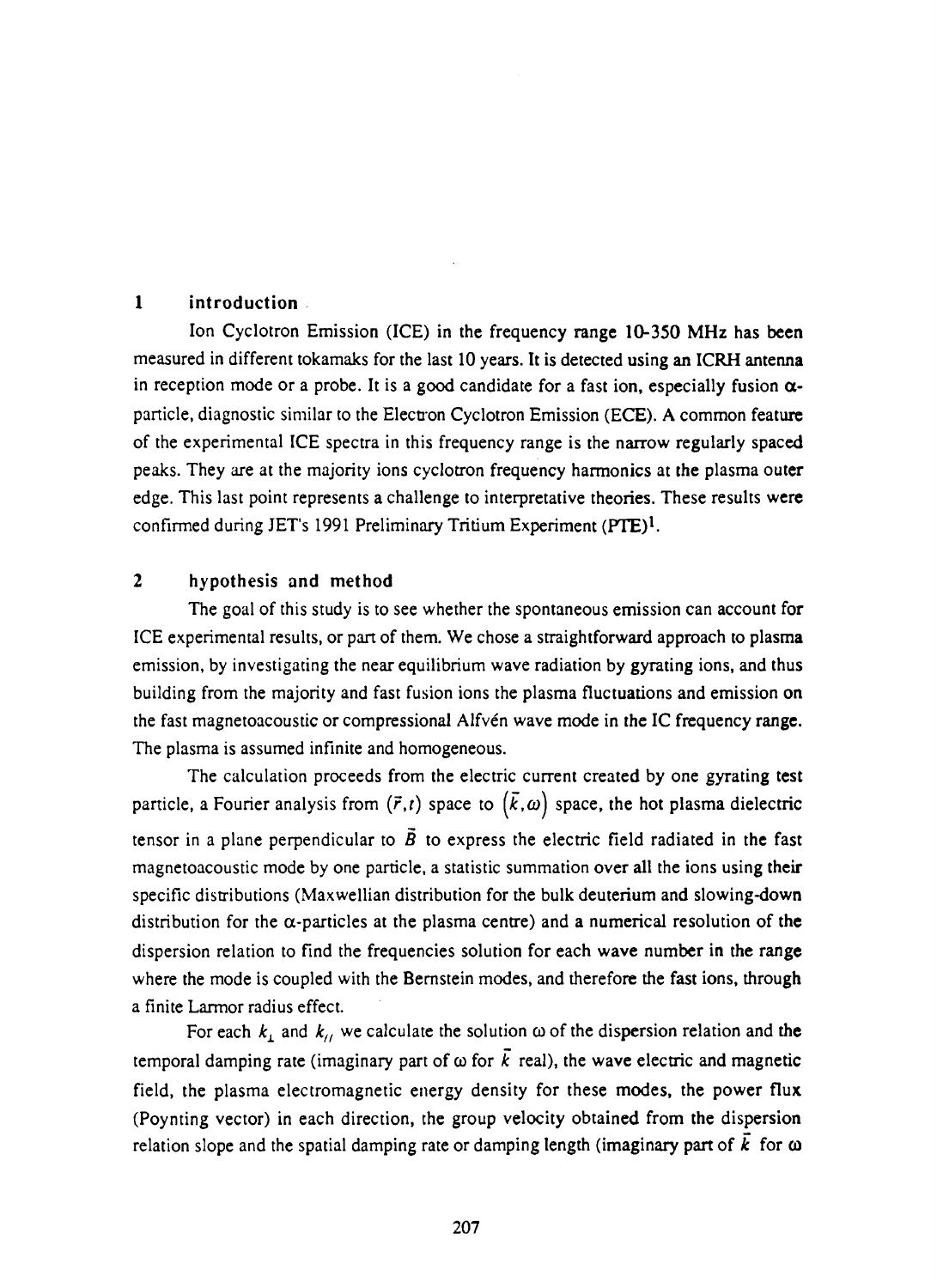real) obtained from the temporal damping rate and the group velocity. We integrate the electromagnetic energy density and the power flux for  $\omega(k_1)$  solution of the dispersion relation.

## **3 modelling results**

The numerical simulations are done with the plasma parameters at the plasma centre of JET's PTE discharge #26148<sup>2</sup>. In particular the relative  $\alpha$ -particle concentration to deuterium is  $1.3*10^{-3}$ . The value of 1 m<sup>-1</sup> for  $k_{\mu}$  is taken for illustration.

Figure 1 displays the fast magnetoacoustic mode dispersion relation for the first five ion cyclotron harmonics. Between two harmonics, the mode is well approximated by the cold plasma mode, whose phase and group velocities are equal to the Alfvén velocity. At each harmonic it separates into two different branches, one below the harmonic frequency and one above. This represents the coupling with the ion Bernstein modes.



The emission spectra shape is similar to the energy density spectra shape. Figure 2 shows for illustration spectra of integrated energy density (integrated in respect to  $k<sub>1</sub>$ ) versus the normalised frequency in a deuterium + alpha plasma. The energy density is normalised to  $K_B$  (Boltzman constant) \*  $T_D$  (deuterium temperature). These computed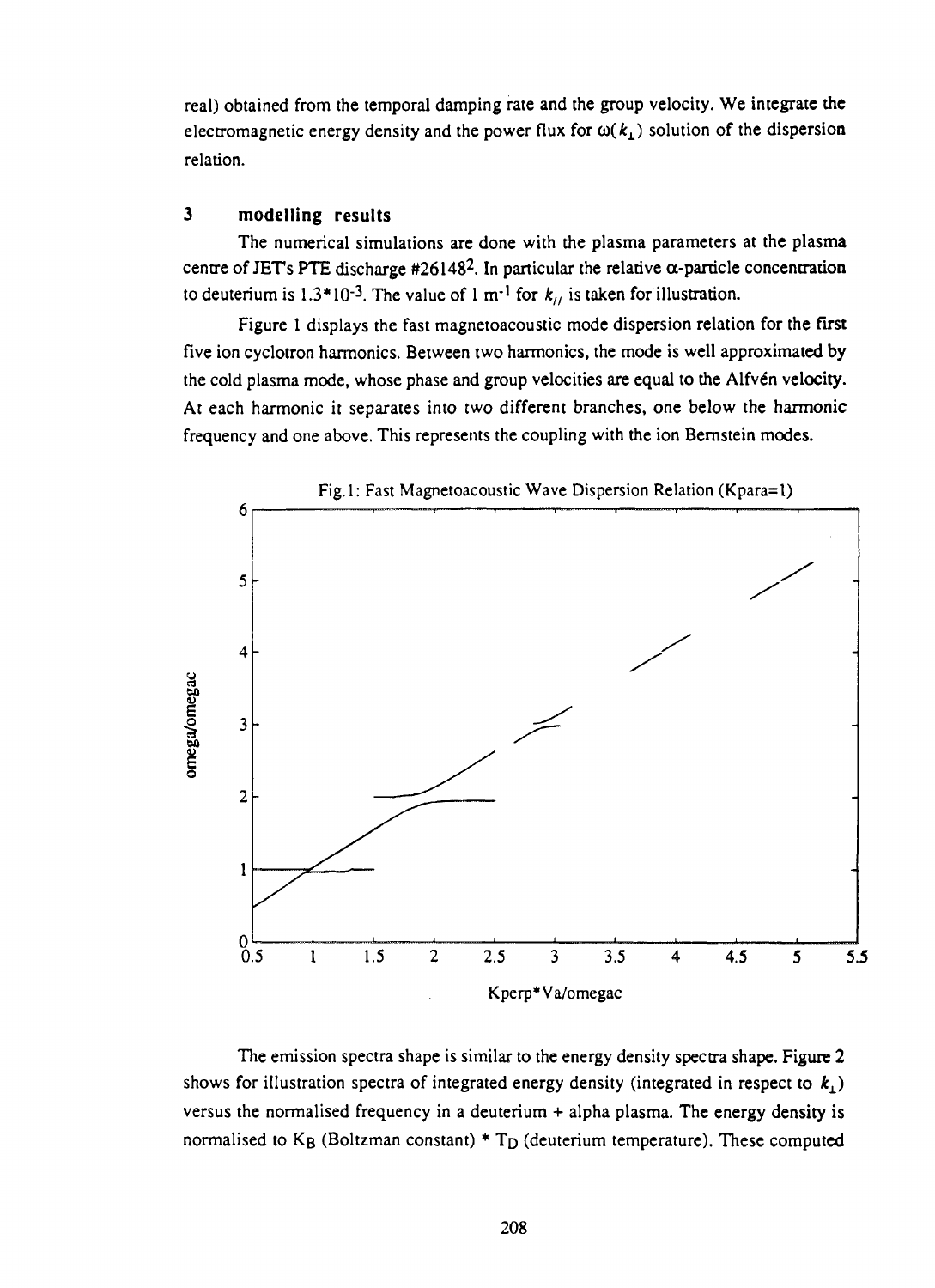**spectra have a shape similar to the experimental emission spectra. The emission being** created by the resonance between the fast ion  $v_{\ell}$  and the wave parallel phase velocity, the **splitting of the dispersion relation into two branches near each harmonic explains why the computed emission peaks are split into doublets. This double-line shape of the emission peaks is a well-known experimental feature<sup>1</sup> .**



In the presence of  $\alpha$ -particles, the electromagnetic energy density level is much larger than K<sub>B</sub> \* T<sub>D</sub> and increases strongly with the harmonic. On the contrary in the case **of a pure deuterium plasma, the electromagnetic energy density level of the dispersion** relation two branches is close to the classical energy level in a thermal plasma  $(K_B * T_D)$ **and stays constant with the harmonic. This is due to the larger a-particle Larmor radius.**

**The damping length or spatial decay is a very meaningful quantity. It represents physically the minimum spatial depth the plasma should have if it was to emit as a black body. In a pure deuterium plasma it is found to be very large compared to the emission layer width and to decrease with the harmonic. In a D + alpha plasma it is about 20 times smaller and decreases also with the harmonic.**

**Although the whole modelling is done for an infinite and homogenous plasma, we can apply some of the results to a tokamak plasma in the following simplified way. The**